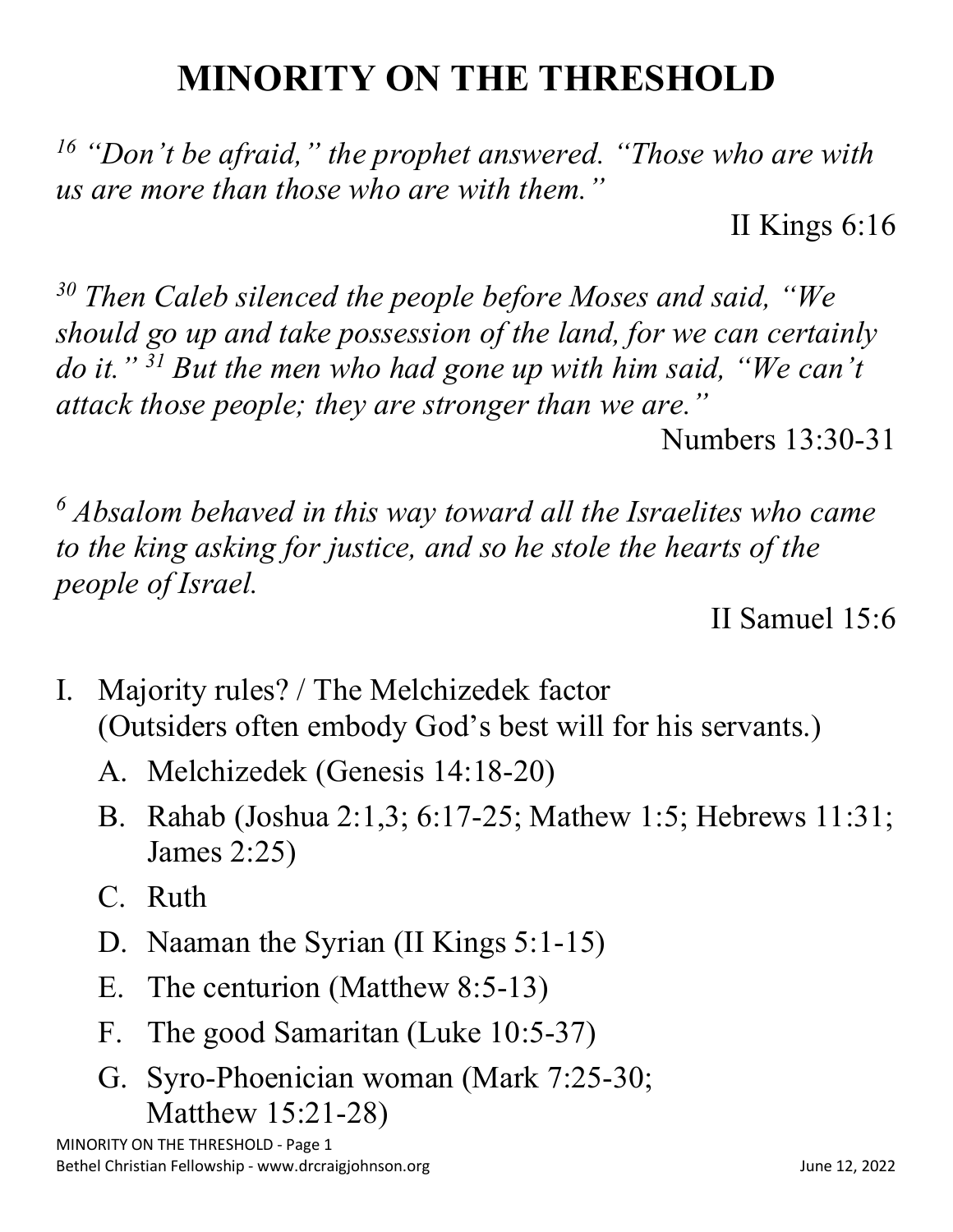- H. The women of Samaria (John 4:4-35.)
- I. The man who followed not the apostles (Mark 9:38-41)
- J. The Ethiopian eunuch (Acts 8:26-40)
- K. Cornelius (Acts 10:1-11:18)
- L. Obed-Edom and the Ark of the Covenant (II Samuel 6:10-11)
- II. When the sin of the majority surfaces God's minority / Seven sheltering trees
	- A. The first trees of shelter / The Kerithites and the Pelethites (II Samuel 15:18)
	- B. Second tree of shelter / Ittai the Gittite / Once an enemy, now a friend. (II Samuel 15:21)
		- \* Ittai the Gittite [An anointed outsider]
		- 1. Ittai the Gittite is a Philistine from Goliath's home city of Gath.
		- 2. David's "with-me-ness" transcends national, racial, religious, and historical boundaries.
		- 3. He shares neither race, tribe, nor family name with David. Yet he is one of the greatest friends of David's life.
	- C. The third tree of shelter / Hushai the Archite / Frustrator of the council of Ahithophel (II Samuel 15:32,34)
	- D. The fourth tree of shelter / Shobi the Ammonite / Son of Nahash
	- E. The fifth tree of shelter / Machir, Son of Ammiel from Lodebar / Protector of the needy (II Samuel 17:27-29)